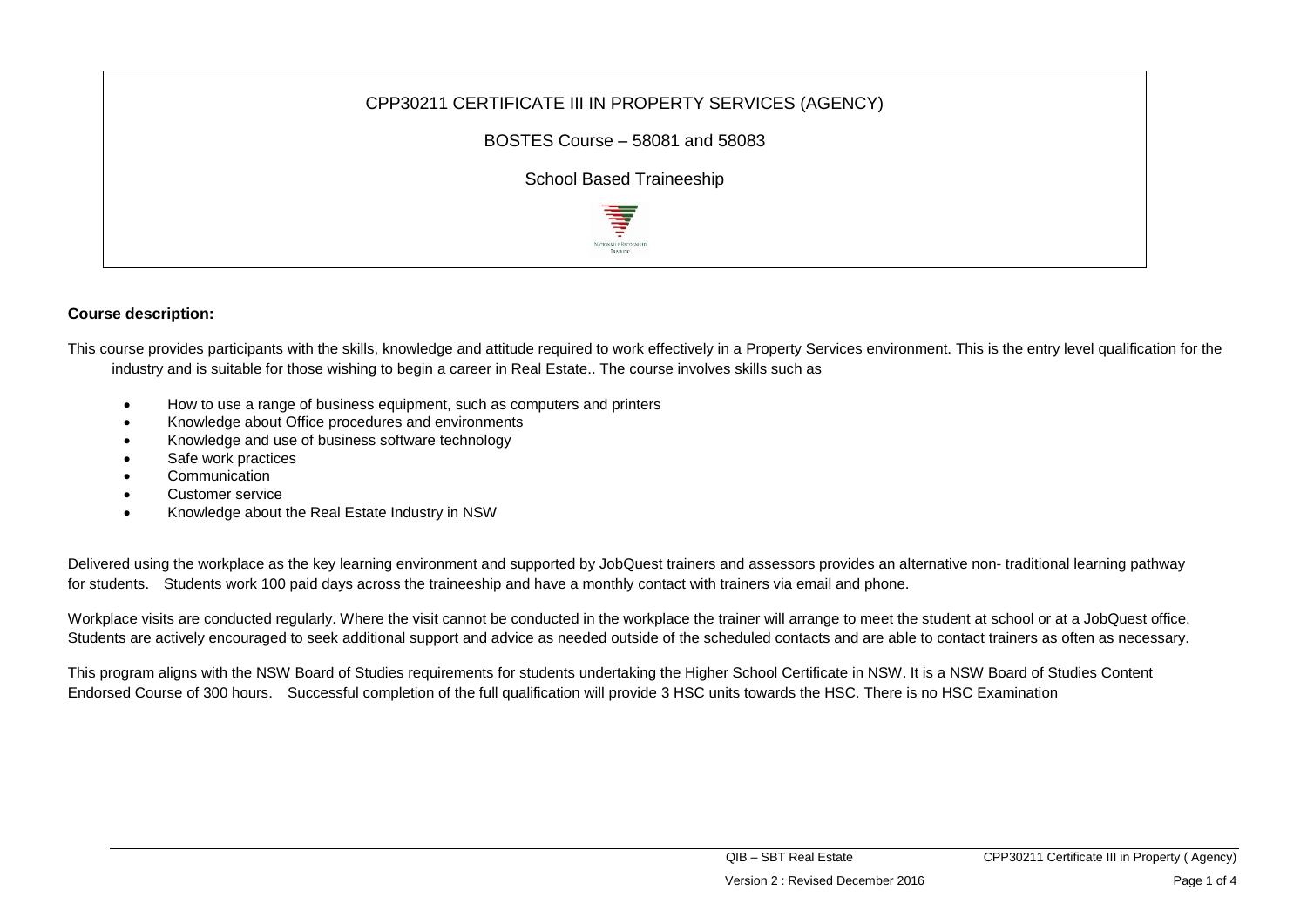## **Delivery and Assessment Approach**

## *Employment Based Delivery*

Using a combination of self- paced learning and practical work-based projects the program aims to engage and motivate the students to develop and apply solid entry level business administration skills and employability skills whilst preparing for the HSC.

#### *Competency Based Assessment*

Students will undertake work-based learning projects, produce project reports and participate in observation assessment and interviews as the basis of the competency assessment. Workplace supervisors will be consulted to confirm the student's skill development and application.

#### *Reports*

JobQuest will ensure that results are reported to the NSW Board of Studies via the BOSTES. A progress report will be supplied once per term to parents, school and employer.

| <b>Attempt ALL units</b><br>Shaded units are compulsory for the HSC |                                |                                                                                                       |                         |                                          |  |  |  |  |
|---------------------------------------------------------------------|--------------------------------|-------------------------------------------------------------------------------------------------------|-------------------------|------------------------------------------|--|--|--|--|
| <b>Unit Type</b>                                                    | <b>Cluster</b>                 | Unit Code and title                                                                                   | Year of<br><b>Study</b> | <b>HSC indicative</b><br>hours of credit |  |  |  |  |
| Core                                                                | Safety and Risk                | CPPDSM3009A<br>Maintain workplace safety in the property industry                                     | 11                      | 15                                       |  |  |  |  |
| Core                                                                | Safety and Risk                | CPPDSM3018B<br>Identify risks to agency operations                                                    | 11                      | 20                                       |  |  |  |  |
| Core                                                                | Introduction to Real<br>Estate | CPPDSM4080A<br>Work in the real estate industry                                                       | 11                      | 30                                       |  |  |  |  |
| Elective                                                            | Introduction to Real<br>Estate | CPPDSM3019<br>Communicate with clients in the property industry                                       | 11                      | 20                                       |  |  |  |  |
| Elective                                                            | Introduction to Real<br>Estate | CPPDSM4007A<br>Identify legal and ethical requirements of property management to complete agency work | 11                      | 30                                       |  |  |  |  |
| Elective                                                            | Introduction to Real<br>Estate | CPPDSM4008A<br>Identify legal and ethical requirements of sales to complete                           | 11                      | 30                                       |  |  |  |  |
| Core                                                                | Communication                  | CPPDSM3010B<br>Meet customer needs and expectations in the property industry                          | 11                      | 20                                       |  |  |  |  |
| Elective                                                            | Communication                  | BSBDIV301A<br>Work effectively with diversity                                                         | 11                      | 15                                       |  |  |  |  |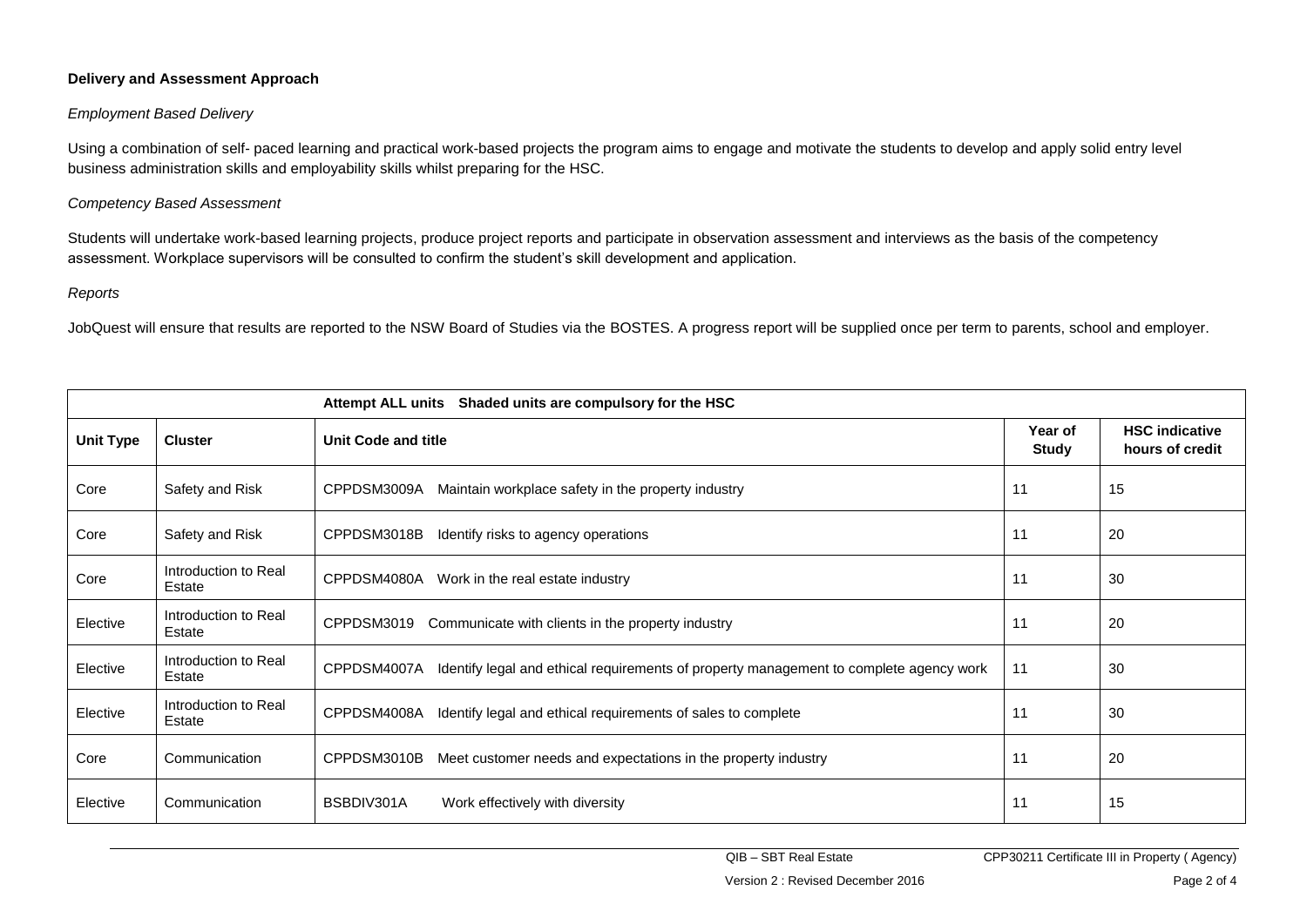| Year 12  |                                              |             |                                                            |                               |           |  |  |
|----------|----------------------------------------------|-------------|------------------------------------------------------------|-------------------------------|-----------|--|--|
| Elective | Assist with sales and<br>property management | CPPDSM3001A | Assist in listing properties for lease (Elective)          | 12                            | 20        |  |  |
| Elective | Assist with sales and<br>property management | CPPDSM3002A | Assist in listing properties for sale (Elective)           | 12                            | 20        |  |  |
| Elective | Assist with sales and<br>property management | CPPDSM3003A | Assist in marketing properties for lease (Elective)        | 12                            | 20        |  |  |
| Elective | Assist with sales and<br>property management | CPPDSM3004A | Assist in marketing properties for sale (Elective)         | 12                            | 20        |  |  |
| Elective | Effective Information<br>Processes           | CPPDSM3006B | Collect and process property information (Elective)        | 12                            | 25        |  |  |
| Core     | <b>Effective Information</b><br>Processes    | CPPDSM3015B | Use and maintain property and client information databases | 12                            | 20        |  |  |
|          |                                              |             |                                                            | <b>COURSE</b><br><b>TOTAL</b> | 305 hours |  |  |